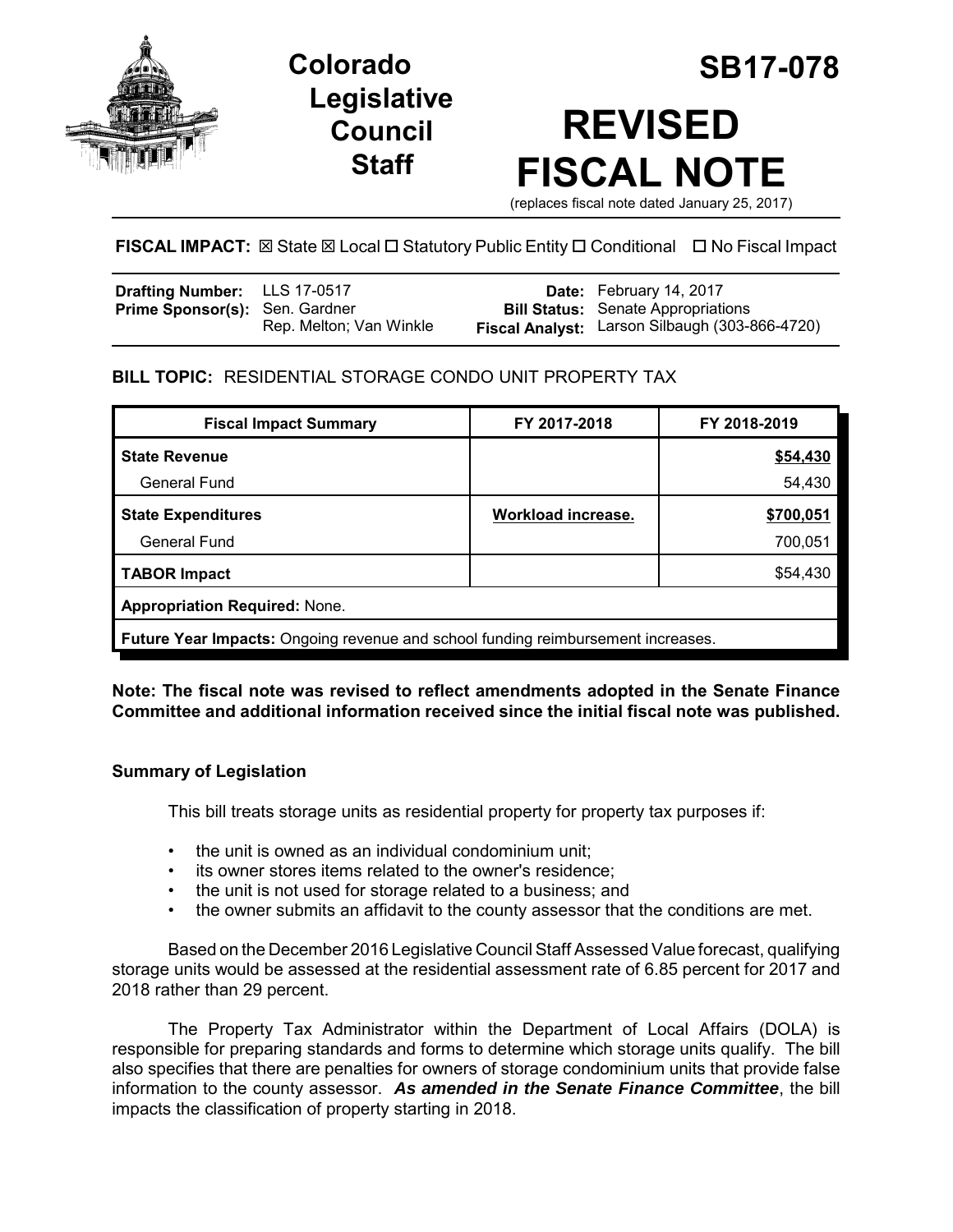February 14, 2017

## **Background**

*Assessed values.* This bill will reclassify some self-storage condominium units from industrial or commercial property to residential property. Based on property tax data from DOLA and property tax records from Arapahoe, Denver, Douglas, Jefferson, and Weld counties, about 1.5 percent of the value of industrial condominiums and storage and warehouse property may be reclassified as residential property.

There is self-storage property in each county in the state, however the bill only estimates the impact for 10 counties. There is a potential impact in other counties, however the impact is not quantified because self-storage condominium units are not prevalent in rural areas of the state.

*Assessment rates.* Property taxation is based on the assessed value of land, improvements, and certain personal property. Under Colorado law, nonresidential property is assessed at 29 percent of its actual value. Based on the December 2016 Legislative Council Staff forecast, the residential assessment rate will be 6.85 percent for tax years 2017 and 2018. Reclassification reduces property tax liability by 76.4 percent for an affected property at the forecast residential assessment rate.

#### **Local Government Impact**

Reclassifying eligible storage condominium units as residential property will reduce property tax revenue by an estimated \$2,612,451 in FY 2018-19 and future years, of which \$700,051 is local funding for K-12 education under the school finance act.

Table 1 shows the assessed value of condominium units that may qualify as residential property under the bill.

| Table 1. Change in Assessed Values under SB 17-078 |                                              |                                              |                   |  |
|----------------------------------------------------|----------------------------------------------|----------------------------------------------|-------------------|--|
| County                                             | <b>Assessed Value</b><br>(Current Law - 29%) | <b>Assessed Value</b><br>(SB 17-078 - 6.85%) | <b>Difference</b> |  |
| Adams                                              | \$10,369,189                                 | \$2,449,274                                  | (\$7,919,915)     |  |
| Arapahoe                                           | \$5,898,945                                  | \$1,393,371                                  | (\$4,505,573)     |  |
| <b>Boulder</b>                                     | \$3,127,069                                  | \$738,635                                    | (\$2,388,433)     |  |
| <b>Broomfield</b>                                  | \$876,601                                    | \$207,059                                    | (\$669,541)       |  |
| Denver                                             | \$1,827,615                                  | \$431,695                                    | (\$1,395,920)     |  |
| Douglas                                            | \$2,537,242                                  | \$599,314                                    | (\$1,937,928)     |  |
| El Paso                                            | \$1,965,853                                  | \$464,348                                    | (\$1,501,505)     |  |
| Jefferson                                          | \$7,697,544                                  | \$1,818,213                                  | (\$5,879,331)     |  |
| Mesa                                               | \$706,486                                    | \$166,877                                    | ( \$539, 609)     |  |
| $\overline{\mathsf{W}}$ eld                        | \$1,892,379                                  | \$446,993                                    | (\$1,445,386)     |  |
| Total                                              | \$36,898,923                                 | \$8,715,780                                  | (\$28,183,143)    |  |

*Local government revenue.* Table 2 shows the property tax impact based on the changes in assessed value and average 2016 mills for each county. However, these mills may change depending on the local budgeting decisions within each taxing jurisdiction. Some jurisdictions are allowed to float mill rates to collect a certain amount of property tax revenue, such as the case when voters have approved a mill levy to repay debt or collect a certain dollar amount of override revenue.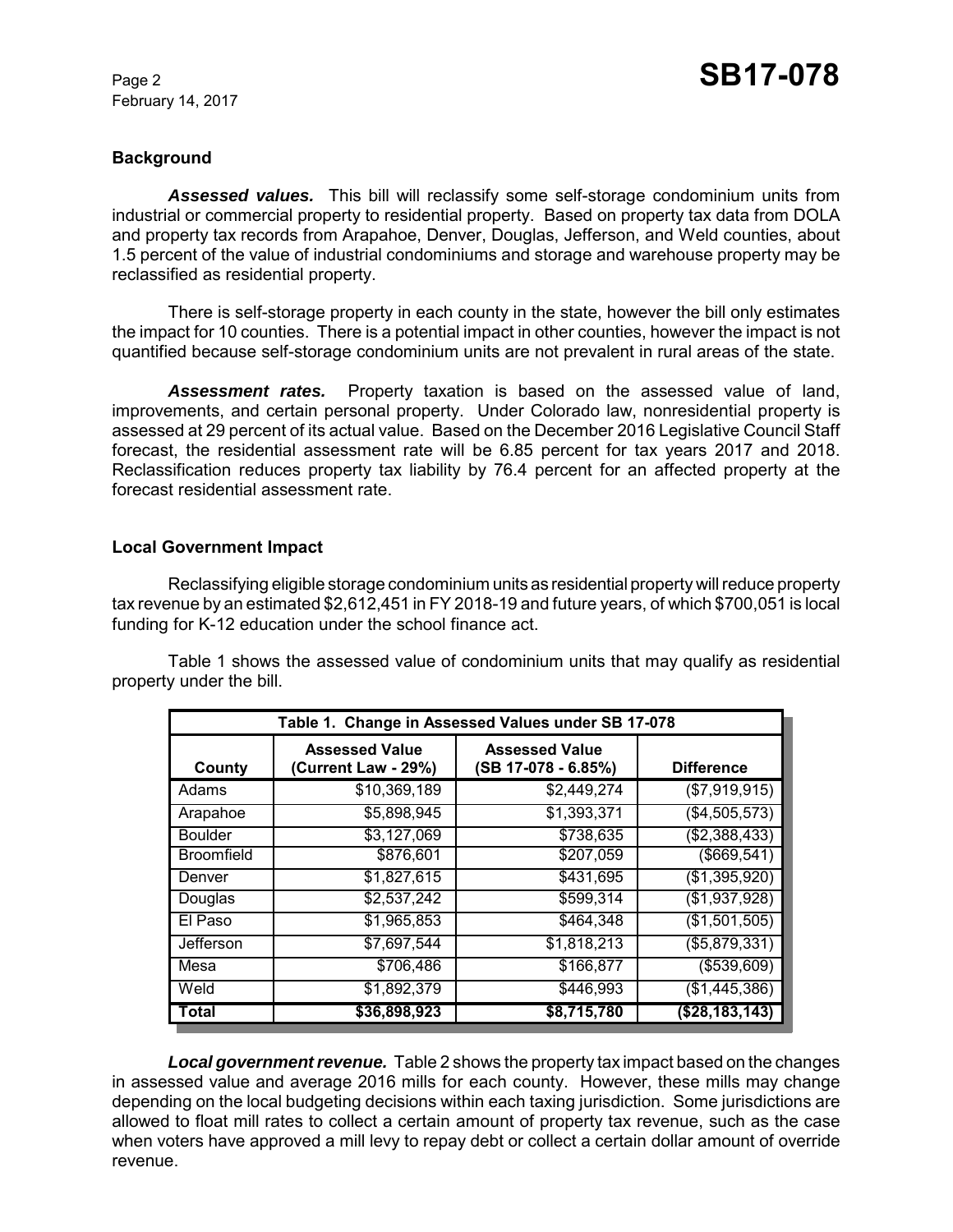| Table 2: Change in Property Tax Revenue, assuming 2016 Mills |               |  |
|--------------------------------------------------------------|---------------|--|
| Local School Program Mill Levy                               | $(\$700,051)$ |  |
| <b>Other Local Government Revenue</b>                        | (\$1,912,400) |  |
| <b>Total Change in Property Tax Revenue</b>                  | (\$2,612,451) |  |

To the extent that the reclassification contained in this bill spurs investment in residential storage condominium properties that would not have otherwise occurred, local governments may receive additional property tax revenue that partially offsets the losses described above.

*County assessors.* Starting with property tax year 2017, costs and workload will increase for affected county assessors to conduct staff training and adjust software and other procedures to implement the bill. Specifically, assessor workload will increase to process annual affidavits, inspect residential storage condominium units as warranted, and make adjustments to property tax records. In addition, software would need to be updated to include a residential classification code for residential storage condominium units.

#### **State Revenue**

The bill increases state General Fund revenue from income tax, starting in FY 2018-19. This increase is estimated at \$54,430 in FY 2018-19, with ongoing impacts in future fiscal years.

Many owners of condominium storage units currently realize income tax savings by deducting property taxes paid from federal taxable income. The reduction in property taxes from this bill reduces the deduction owners will be allowed to take, increasing their Colorado income tax liability. An estimated 90 percent of aggregate property tax liability for these units is currently deducted from the taxable income of owners. The revenue impact is calculated by applying the state's 4.63 percent income tax rate to the reduced property tax liability. The FY 2018-19 revenue impact is based on a half-year property tax impact to account for accrual accounting of the income tax.

#### **TABOR Impact**

This bill increases state revenue from income taxes, which will increase the amount of money required to be refunded under TABOR for FY 2018-19. TABOR refunds are paid out of the General Fund. Since the bill increases both revenue to the General Fund and the refund obligation by equal amounts, there is no net impact on the amount of money available in the General Fund for the budget. However, the bill will increase money available for the General Fund budget in the future during years when the state does not collect money above the TABOR limit.

#### **State Expenditures**

Starting in FY 2018-19, the bill potentially increases state expenditures for school finance, as described below. In addition, the bill results in one-time workload for DOLA in FY 2017-18.